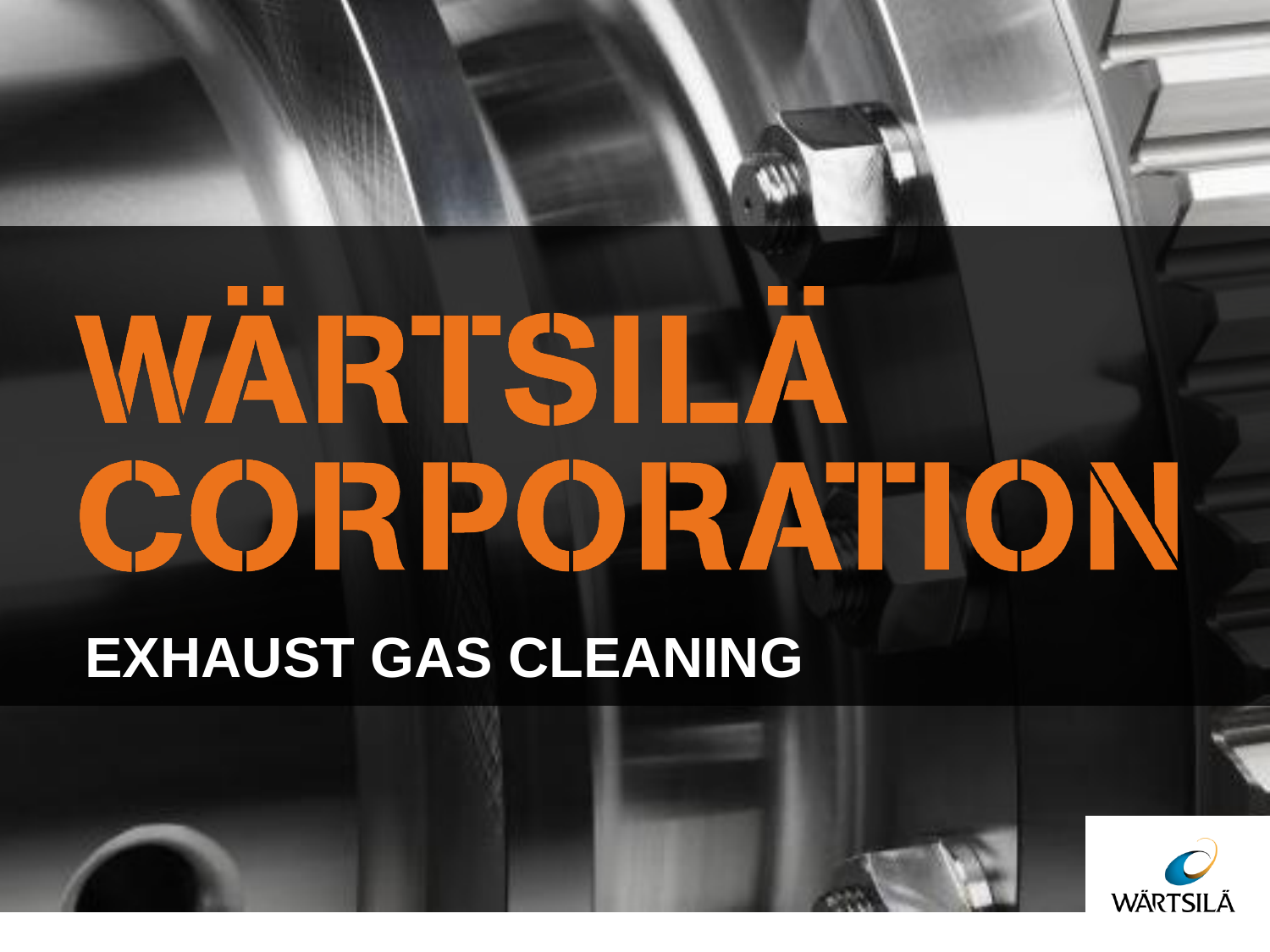# **Increasing environmental regulation**

WÄRTSILÄ

| SO,                                                        | NO                                          | <b>PM</b>                               | <b>GHG</b>                    | <b>BALLAST</b><br><b>WATER</b>      |
|------------------------------------------------------------|---------------------------------------------|-----------------------------------------|-------------------------------|-------------------------------------|
| Acid rains                                                 | <b>Acid rains</b><br>Ozone<br>formation     | Impact on<br>air quality                | Global<br>warming             | Damage to<br>local eco-<br>systems  |
| $3.5\%$ (2012)<br><b>ECA 0.1%</b><br>(2015)<br>Global 0.5% | Tier II (2011)<br>Tier III in ECA<br>(2016) | Along with SO <sub>x</sub><br>reduction | Under<br>evaluation<br>by IMO | <b>Global ballast</b><br>convention |
| (2020)                                                     |                                             |                                         |                               |                                     |
|                                                            |                                             |                                         |                               |                                     |

 $101$ 

一川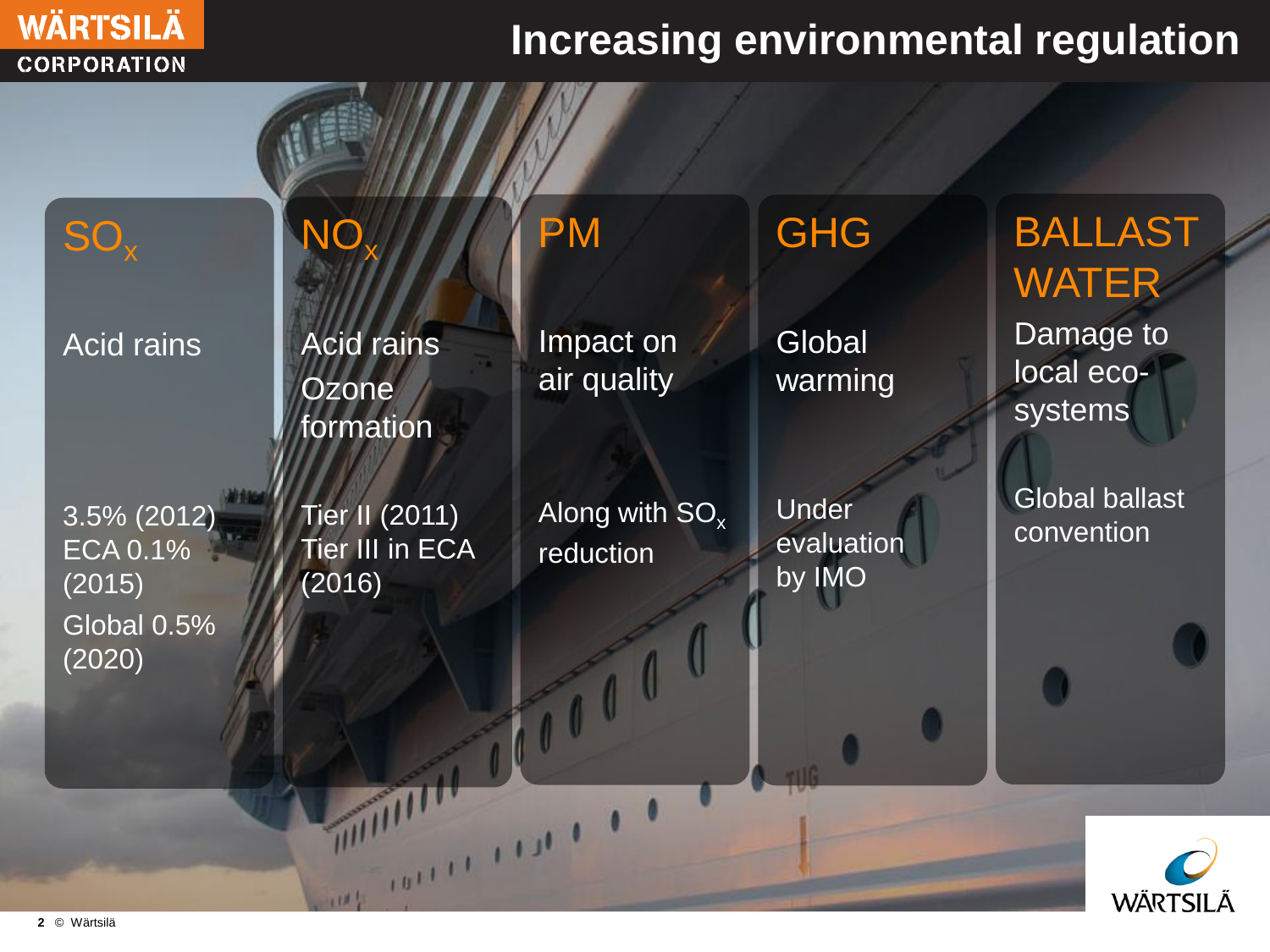

# Exhaust gas cleaning - a big opportunity



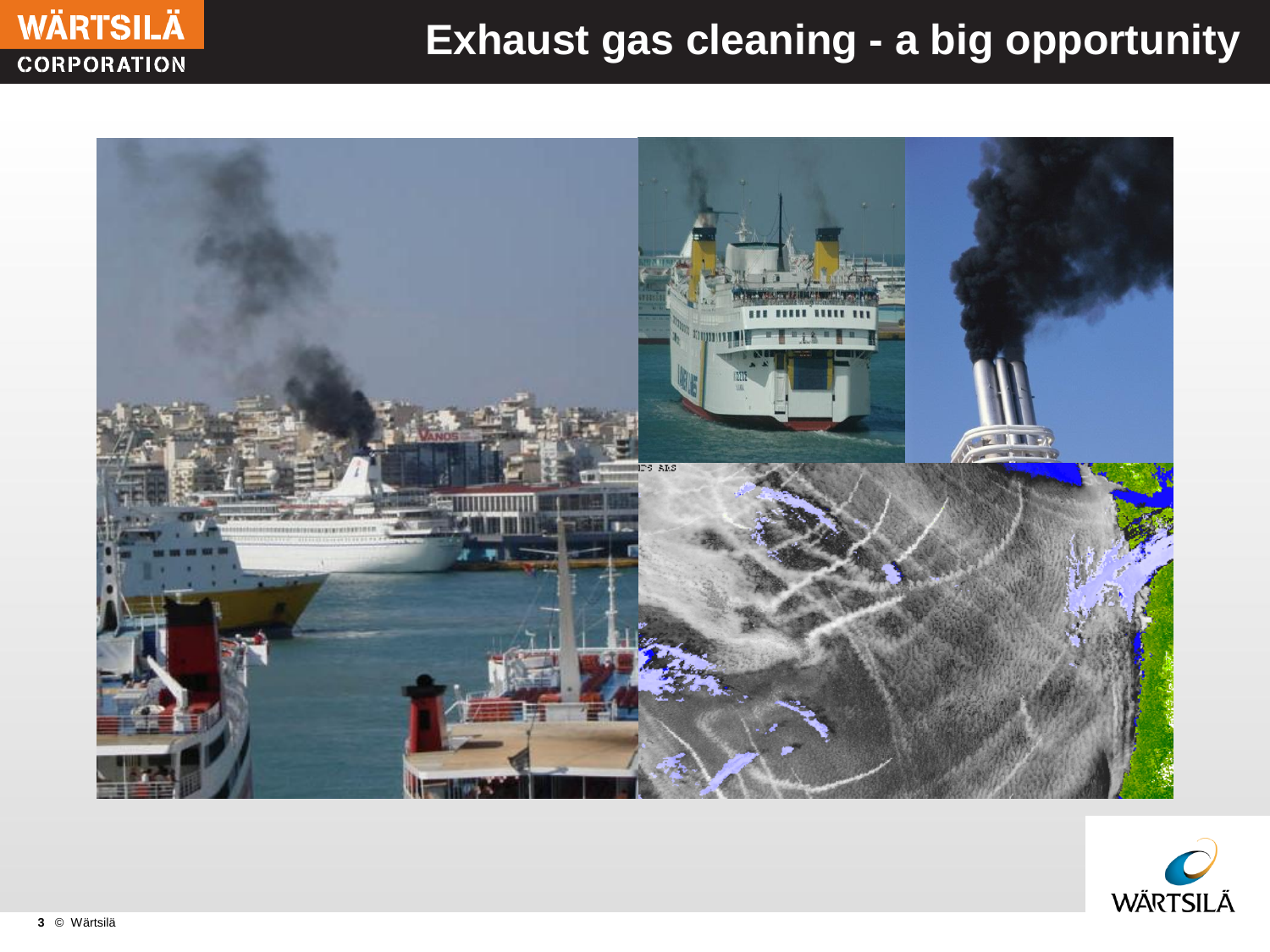

## **Strict regulations have been set**

### Emission Control Areas (ECA)









- ▶ Sulphur emissions is a recognised problem
- ▶ Shipping is a main contributor to SOx emissions, especially in the most sensitive areas
- ▶ Business as usual will aggrevate the situation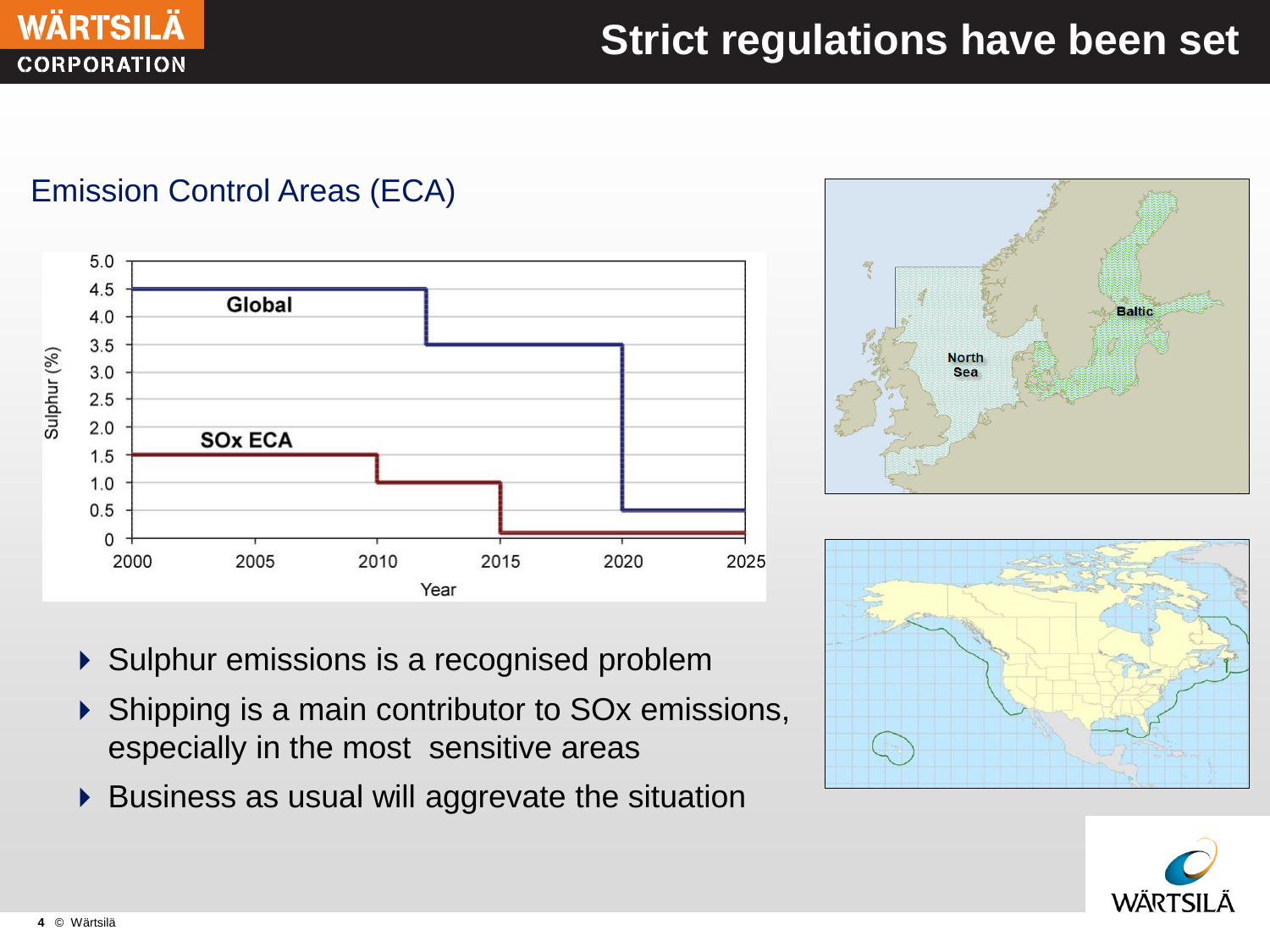# **Compliance need not be expensive**



#### **Switch fuels or clean the exhaust**

- Low Sulphur Residual Fuel (LSFO):
	- Limited availability
- Low-Sulphur Destillates (MGO):
	- Similar to automotive fuel
	- Supply shortage in 2015
	- Current price premium: 50%
- Gas (LNG/CNG):
	- Natural gas prices expected to remain low
	- Infrastructure for bunkering developing
	- Lowest overall emissions
	- Mostly for newbuilds
- High Sulphur Residual Fuel (HFO) with scrubbing:
	- Business as usual
	- Low overall CO2 footprint

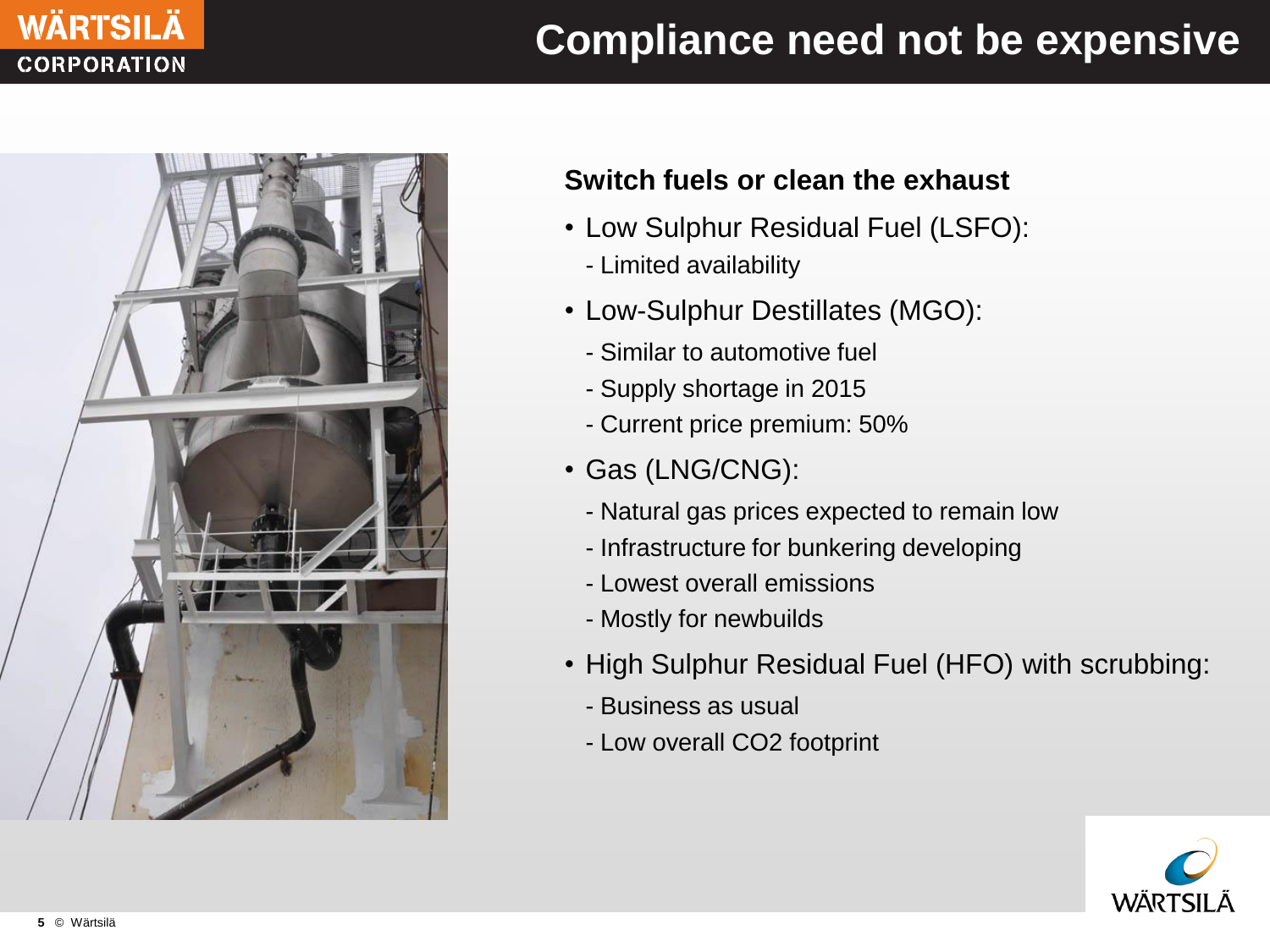

#### **Return on investment**



10 MW Main Engine, 3x0,5MW Aux. Engines, Total investment cost USD 3.000.000

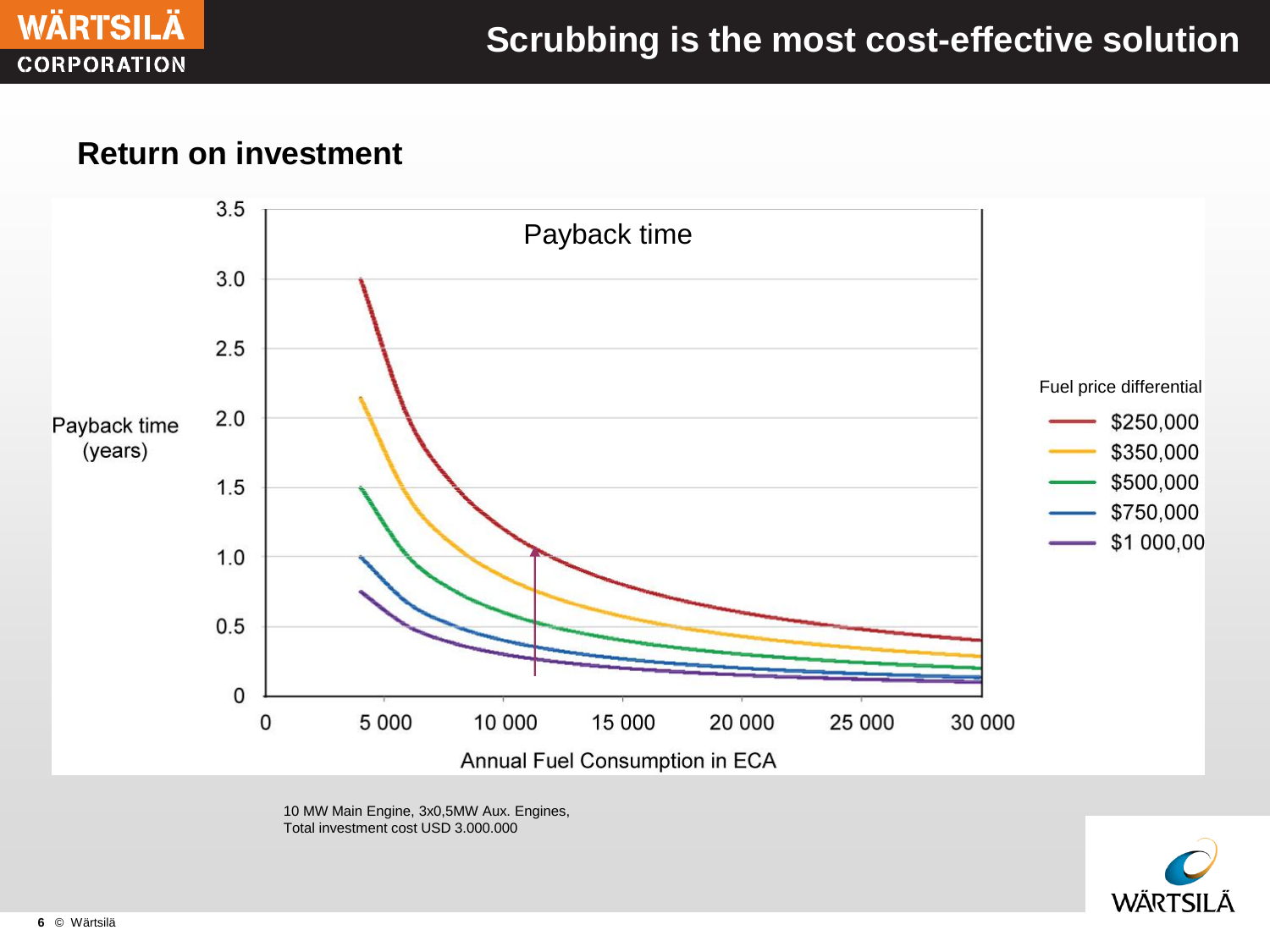# **Significant market potential**

- Market is in its infancy but set to develop as 2015 approaches
- Biggest market is retrofit
- Approximately 8,000 vessels affected by current ECA regulations
- Next phase in 2020 will effect an estimated 40,000 vessels
- Retrofit value between €1m to €5m per vessel
- Wärtsilä has strong references with 8 systems installed and several on order

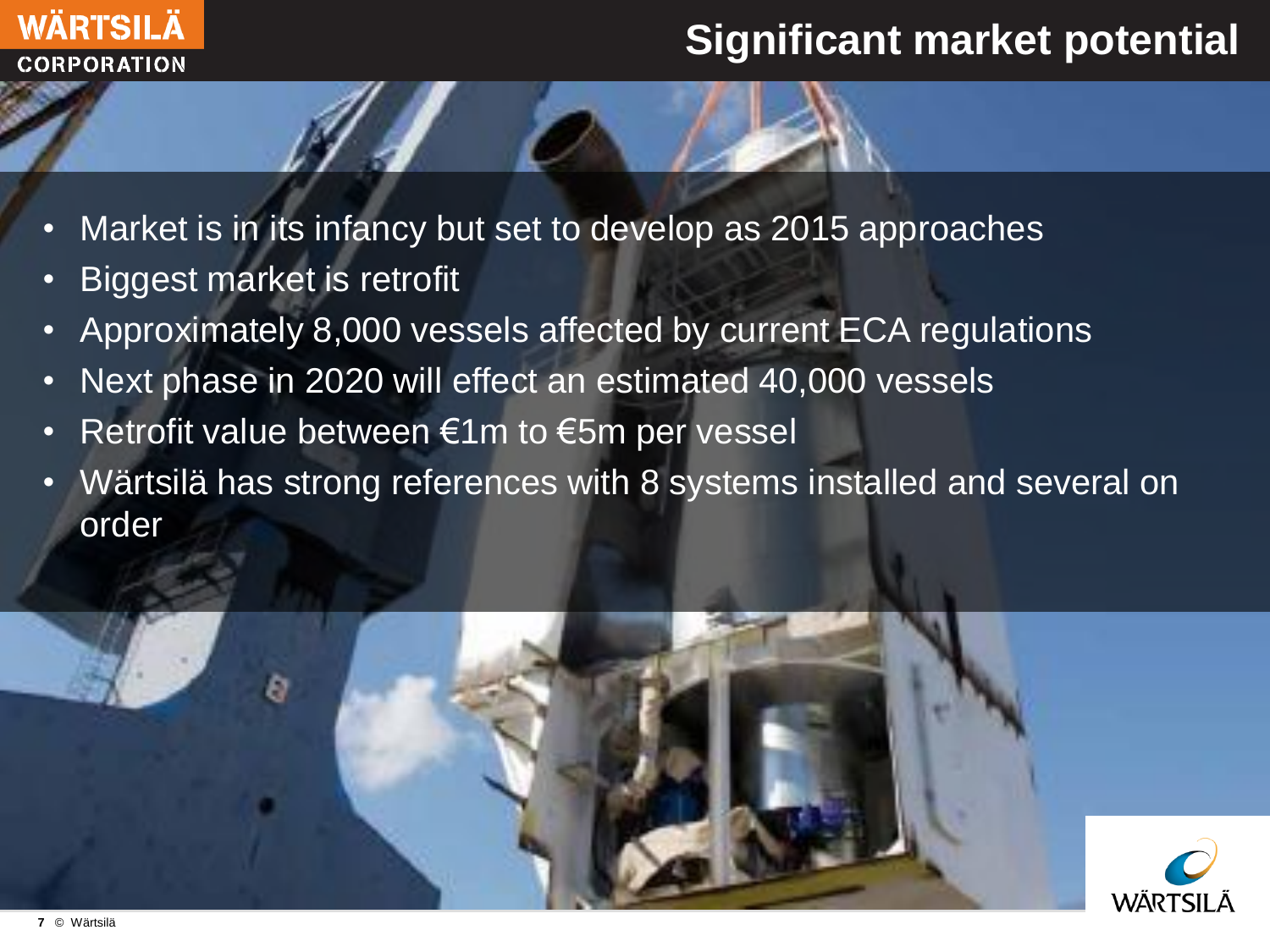

#### **Fresh water scrubber (FWS) – closed loop system**

- Not dependent on seawater alkalinity
- Zero effluent discharge an option
- Low power demand
- Needs caustic soda as a reagent

**Applications**: seas with low alkalinity and for operators looking for zero discharge

## **Sea water scrubber (SWS) – open loop system**

- Uses seawater i.e. no freshwater needs
- Slightly higher power demand than FWS
- Does not need caustic soda

**Applications:** main alternative for ocean-going ships

## **Hybrid scrubbers – both open loop and closed loop operations**

- Flexible system
- More complex system

**Applications:** ships requiring full flexibility of operations

(e.g. sailing both in low alkalinity areas as well in open oceans)

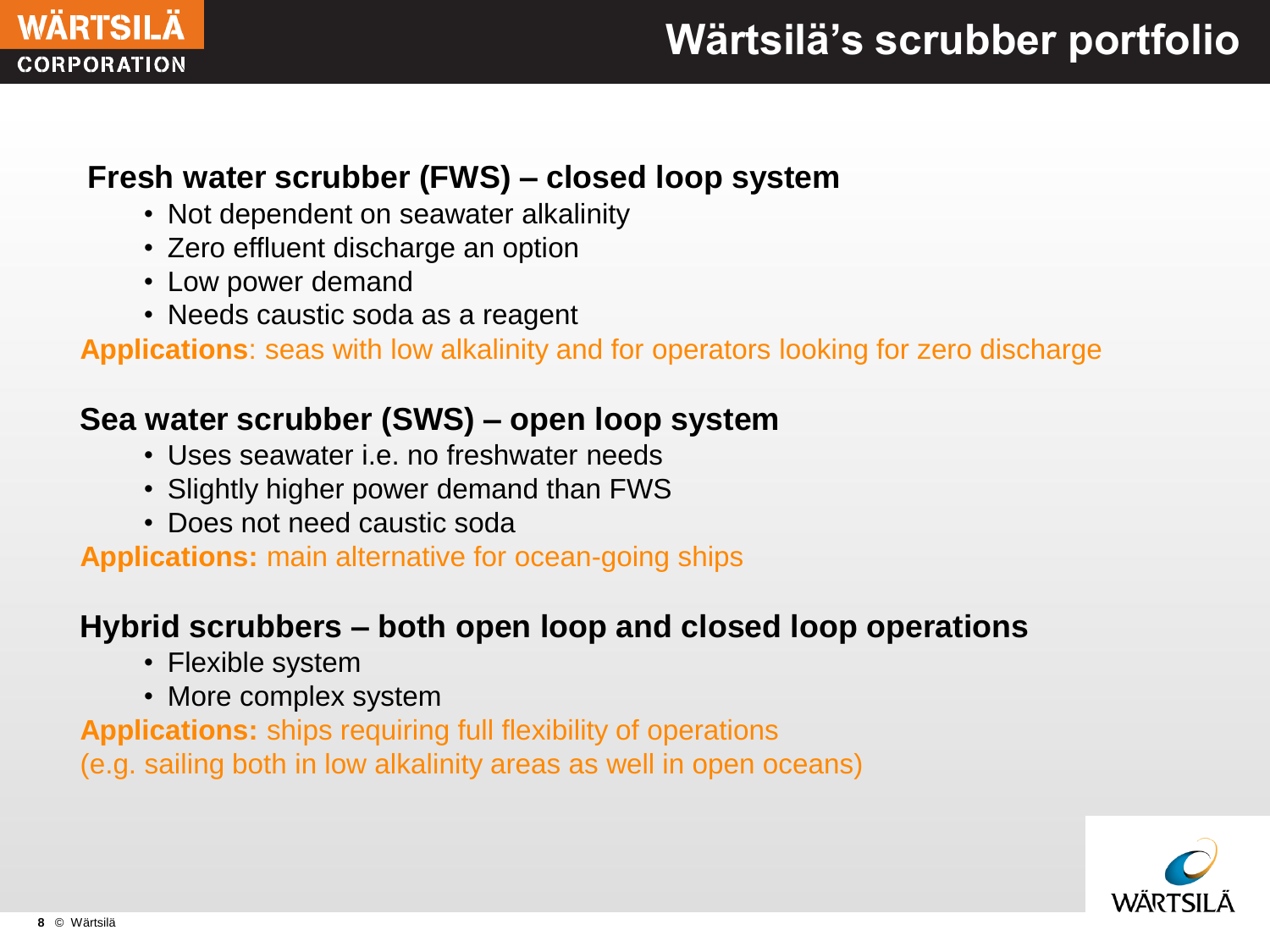

# **Cost-efficient system**

## **Key Features**

- Open-loop system
- Same process as for IGS
- No additives
- Low running costs
- Simple and reliable
- Module based
- Flexible
- Standardised designs
- Tried and tested



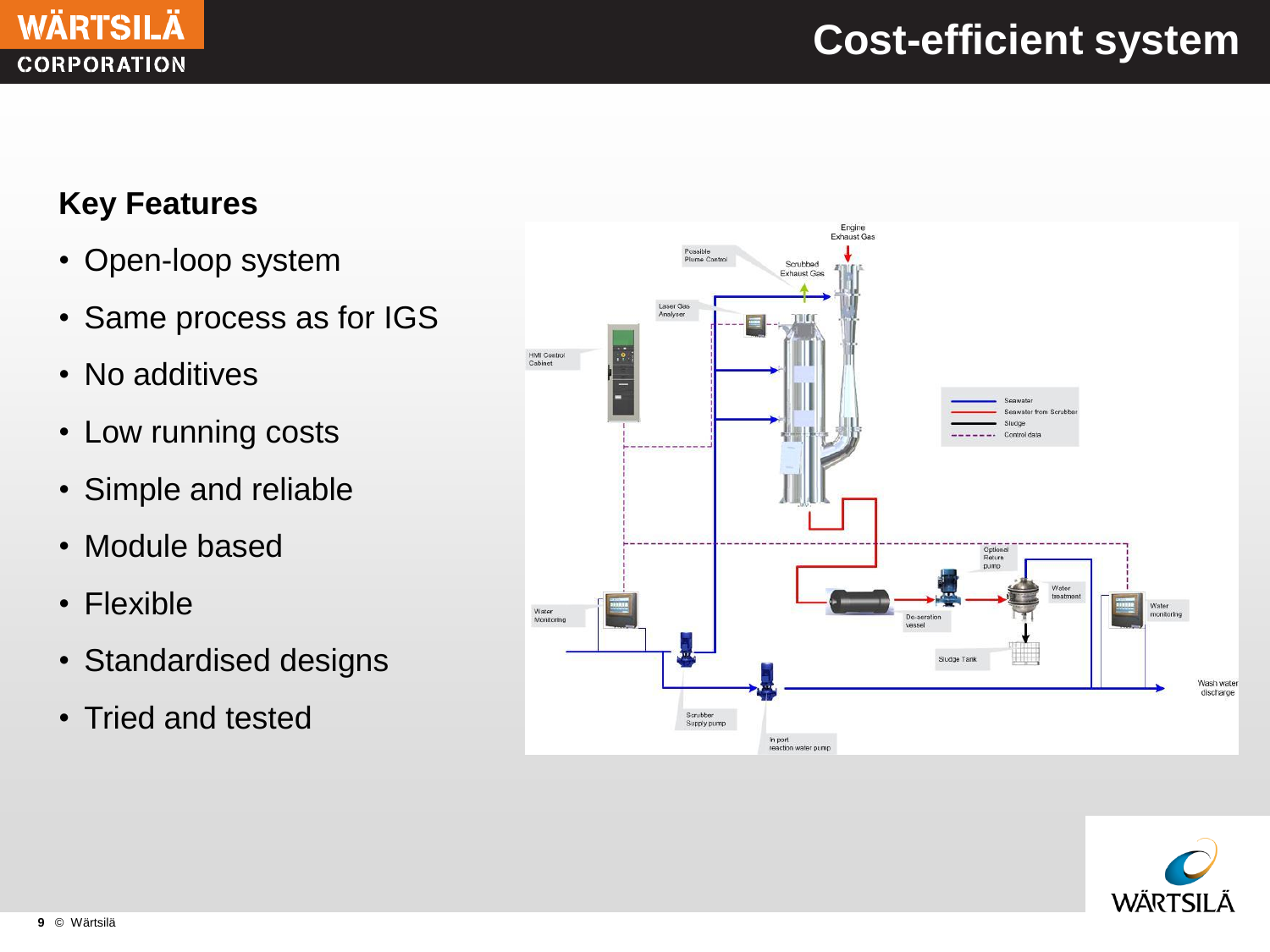|                             | <b>Newbuilding</b> |                           |              |                                                                                                          |
|-----------------------------|--------------------|---------------------------|--------------|----------------------------------------------------------------------------------------------------------|
| <b>Vessel</b>               | or retrofit        | <b>SWS</b>                | <b>FWS</b>   | <b>Details</b>                                                                                           |
| Suula                       | retrofit           |                           | $\mathsf{X}$ | Test installation, test report available                                                                 |
| <b>Containerships VII</b>   | retrofit           |                           | $\mathsf{X}$ | Full commercial project with main stream<br>scrubber. Modification to water treatment<br>system ongoing. |
| Algoma(6+2 vessels)         | newbuilding        |                           | $\mathsf{X}$ | Integrated scrubbers for main engines,<br>auxiliary engines and boilers                                  |
| Pride of Kent               | retrofit           | $\boldsymbol{\mathsf{X}}$ |              | More than 30,000 hrs of operation                                                                        |
| Zaandam                     | retrofit           | $\mathsf{X}$              |              | More than 4,000 hrs of operation                                                                         |
| <b>APL England</b>          | retrofit           | $\boldsymbol{X}$          |              | Integrated scrubber for 3 engines,<br>2.94 MW each                                                       |
| <b>RoRo</b>                 | retrofit           | $\mathsf{X}$              |              | 1 x 25 MW and 1 x 6 MW scrubbers                                                                         |
| Ignazio Messina (4 vessels) | newbuilding        | $\boldsymbol{\mathsf{X}}$ |              | Separate scrubbers for auxiliary engines<br>and boilers, up to 4.5% S-content                            |
| Solvang                     | newbuilding        | $\boldsymbol{\mathsf{X}}$ |              | Main engine scrubber and integrated<br>auxiliary engine scrubber                                         |

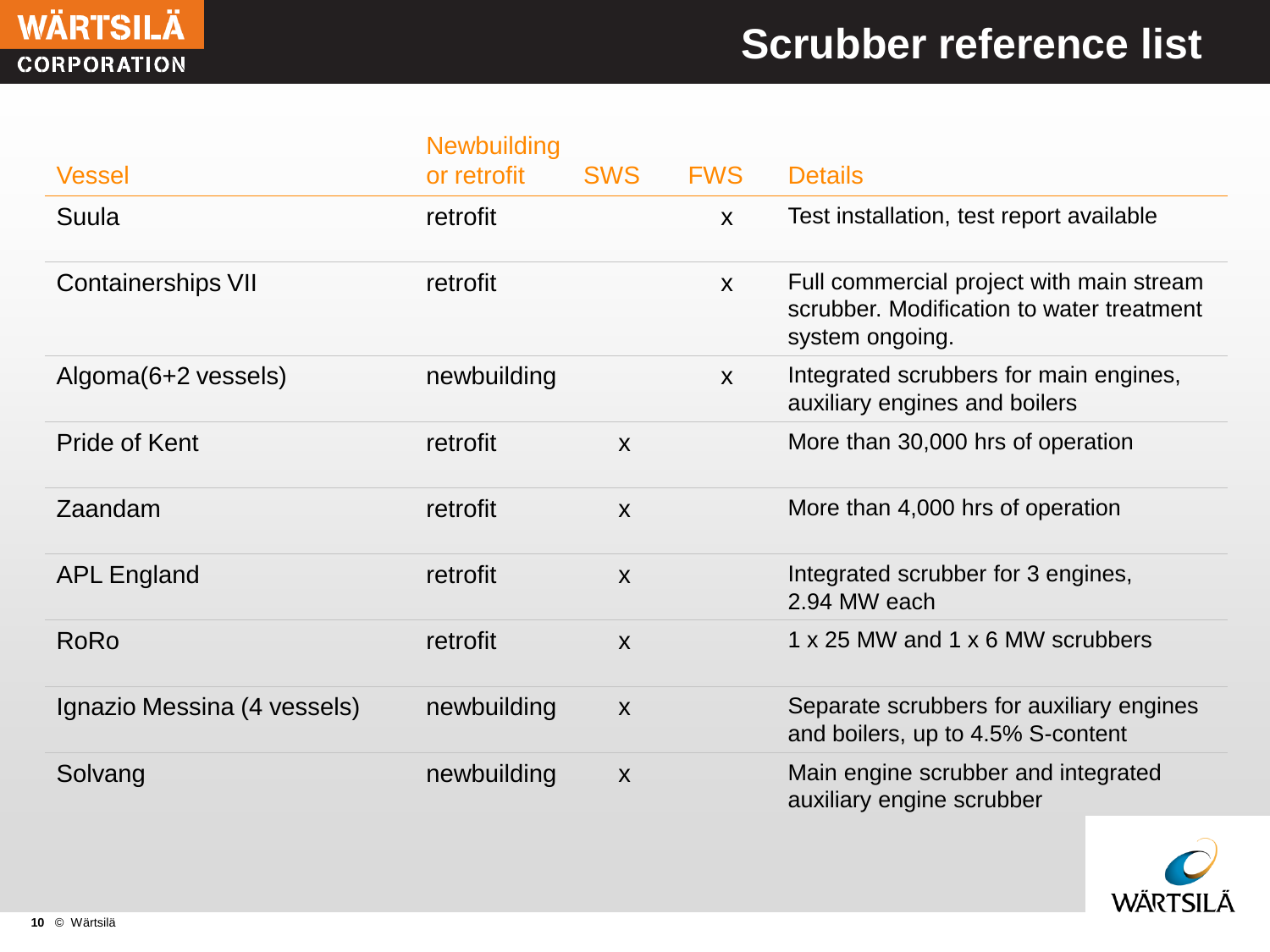

## **Far ahead of the competition**

- Legislation is in place
- Abatement is an economical solution
- Large market growth, both near and long-term
- Wärtsilä Hamworthy is the clear market leader: excellent products and "turnkey" projects capability
- Wärtsilä is well positioned to win